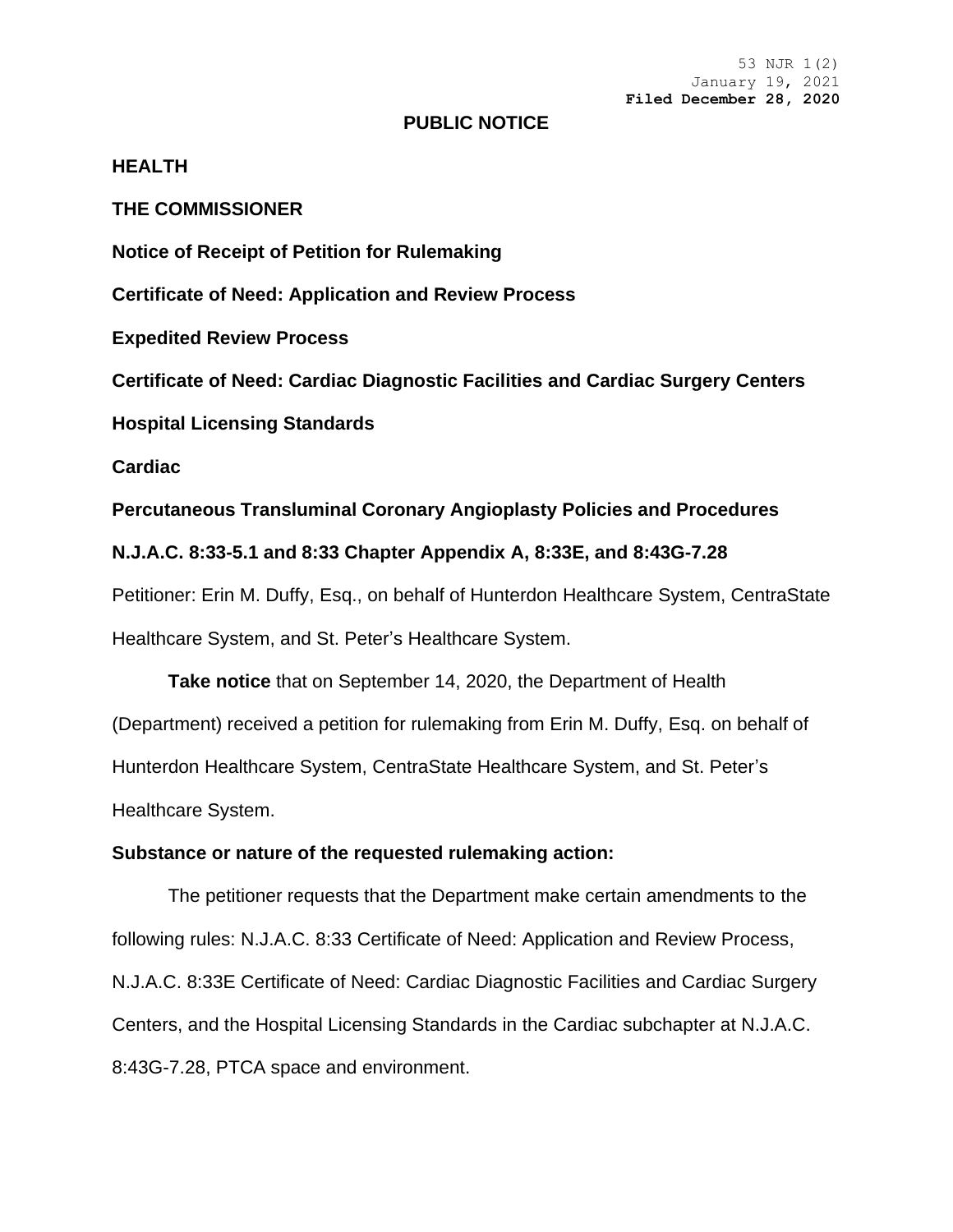#### **Problem or purpose of the request:**

The petitioner states, "In 2005, the Department authorized an elective angioplasty demonstration project to facilitate the State's involvement in the [Johns] Hopkins Atlantic C-PORT Trial: *Elective Angioplasty Study, Randomized Study of Non-Emergency Percutaneous Coronary Intervention in Hospitals With and Without On-site Cardiac Surgery* (C-PORT-E Study). The CPORT-E Study was designed to provide for scientifically rigorous collection and analysis of data needed to determine that elective angioplasty procedures could be safely performed without cardiac surgery capabilities on-site. The second purpose of the elective angioplasty demonstration project was to assist the Department in determining whether New Jersey should authorize elective angioplasty as a regular licensed service in the ordinary course. As part of the Atlantic C-PORT-E Study, Certificates of Need (CNs) were awarded to twelve community hospitals to participate in the project."

The petitioner further states, "The Department's authorization of the C-PORT-E Study has contributed to the scientific data needed to determine that elective angioplasty procedures could be safely performed at hospitals without cardiac surgery capabilities on-site as documented by the C-PORT-E Study. Despite the clear scientific data and even further scientific advancements, the Department has not undertaken a thorough review of the Cardiac Regulations as it committed to do. To the contrary, most recently, it readopted the current Cardiac Regulations without change for a period of seven years, which prompted a court challenge to the regulatory re-adoption and this Petition for Rulemaking."

The petitioner requests that the Department amend N.J.A.C. 8:33 Certificate of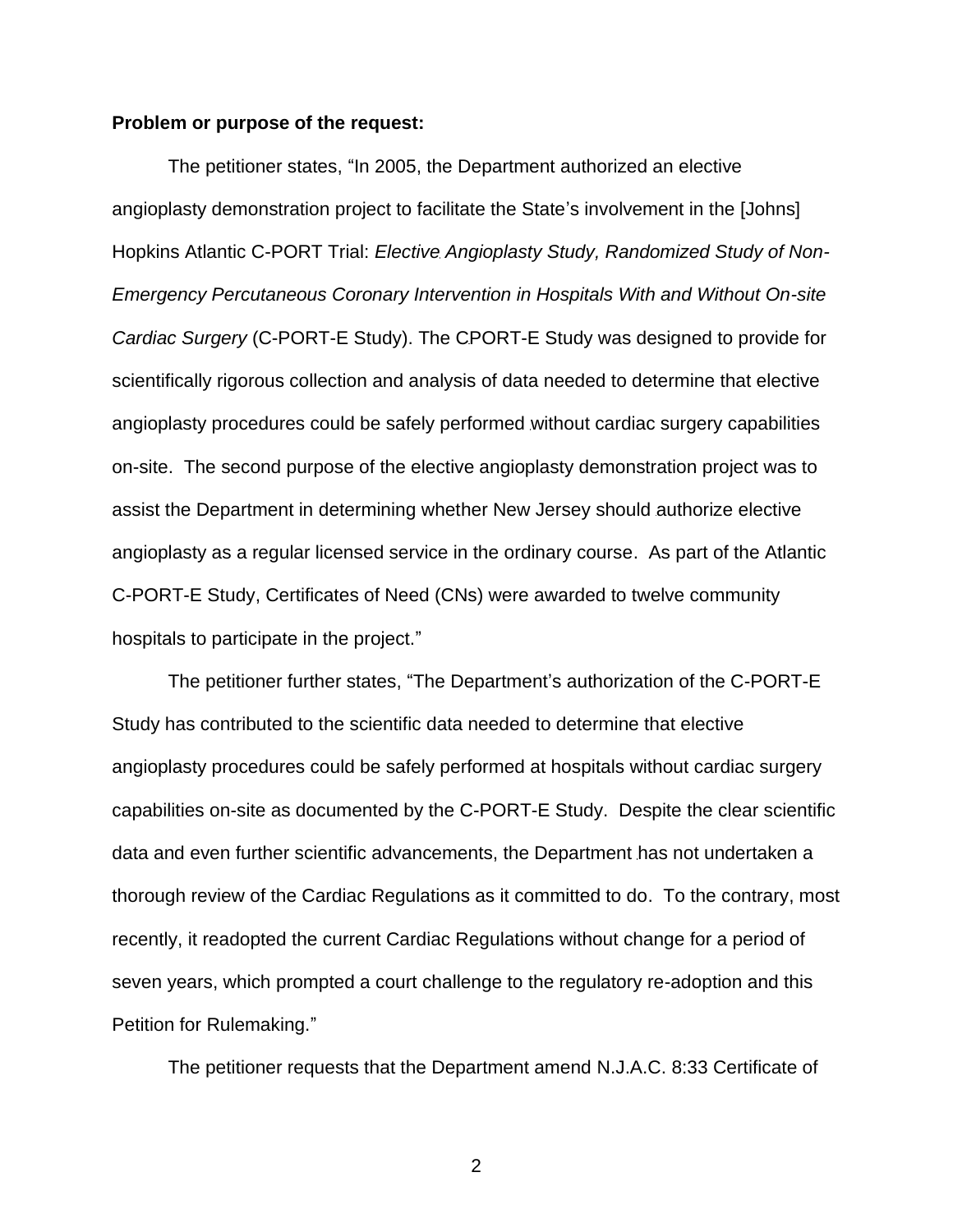Need, N.J.A.C. 8:33E Certificate of Need: Cardiac Diagnostic Facilities and Cardiac Surgery Centers (Cardiac Rules), and N.J.A.C. 8:43G-7.28, Percutaneous transluminal coronary angioplasty policies and procedures within Subchapter 7, Cardiac, of the Hospital Licensing Standards, to incorporate the recommendations made in 2011 by the Cardiovascular Health Advisory Panel (the CHAP) by eliminating the low-risk restrictions from all cardiac catheterization laboratories, and permitting elective angioplasty at hospitals without surgical back-up onsite and other cardiac procedures. The petitioner provides an appendix showing requested rule text additions and deletions, reprinted below.

Note: The Department readopted existing N.J.A.C. 8:33E in May 2020 (see 52 N.J.R. 1020(a)). The notice of readoption states, in part:

"The Department is developing rulemaking to revise, update, and reorganize existing N.J.A.C. 8:33E, and anticipates filing this rulemaking with the Office of Administrative Law for processing in the ordinary course. However, the Public Health Emergency that Governor Philip D. Murphy declared in Executive Order No. 103, on March 9, 2020, necessitated the reallocation of many Department personnel and resources to pandemic response activities, which resulted in the Department being unable to finalize the anticipated rulemaking prior to chapter expiration. Moreover, the declaration has made impracticable the convening of a meeting of the Health Care Administration Board to obtain that Board's authorization to process the anticipated rulemaking proposal, as required by the Health Care Facilities Planning Act, N.J.S.A. 26:2H-1 et seq. Therefore, the Department will not be able to finalize the anticipated rulemaking prior to the expiration of existing N.J.A.C. 8:33E.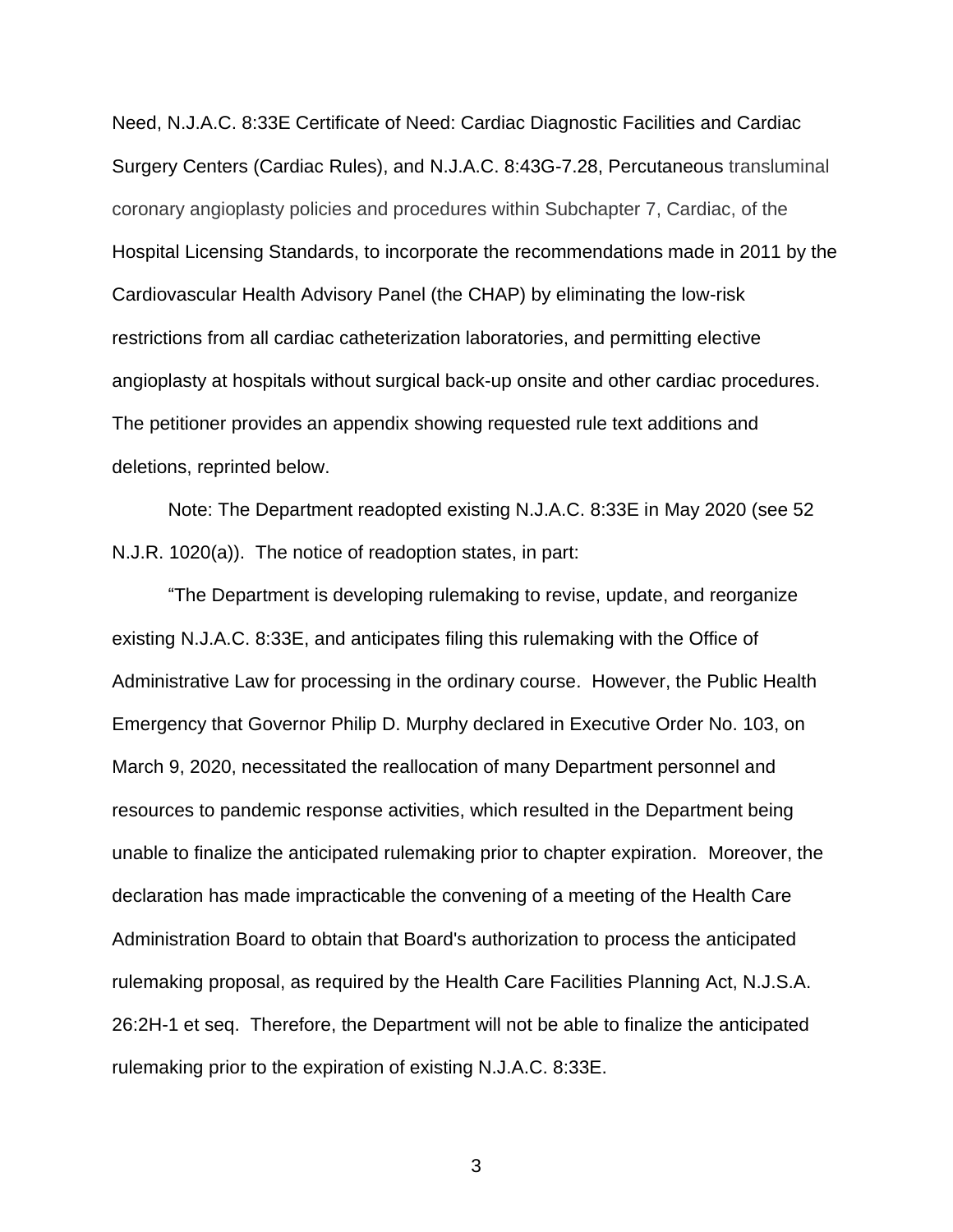The Commissioner has reviewed N.J.A.C. 8:33E and has determined that, pending the finalization of the anticipated rulemaking described above, the existing chapter remains necessary, proper, reasonable, efficient, understandable, and responsive to the purposes for which the Department originally promulgated it, as amended and supplemented over time, and should be readopted." *Id.*

**Full text** of the petitioner's requested changes follows, with technical changes to conform the text submitted by the petitioner to New Jersey Register codification and formatting conventions, especially with respect to text of which the petition requests deletion; however, these changes from the original are not annotated (petitioner's requested additions to existing text indicated in boldface **thus**; petitioner's requested deletions from existing text indicated in brackets [thus]):

#### CHAPTER 33

## CERTIFICATE OF NEED: APPLICATION AND REVIEW PROCESS SUBCHAPTER 5. EXPEDITED REVIEW PROCESS

8:33-5.1 Statement of purpose

(a) The expedited review process shall be used for the following types of applications:

1.-8. (No change.)

9. Establishment of a cardiac catheterization program or emergency or primary coronary angioplasty (PTCA) services with off-site cardiac surgery backup **or elective** 

**PCTA services with off-site cardiac surgery backup** in accordance with N.J.A.C. 8:33E;

```
10.-12. (No change.)
```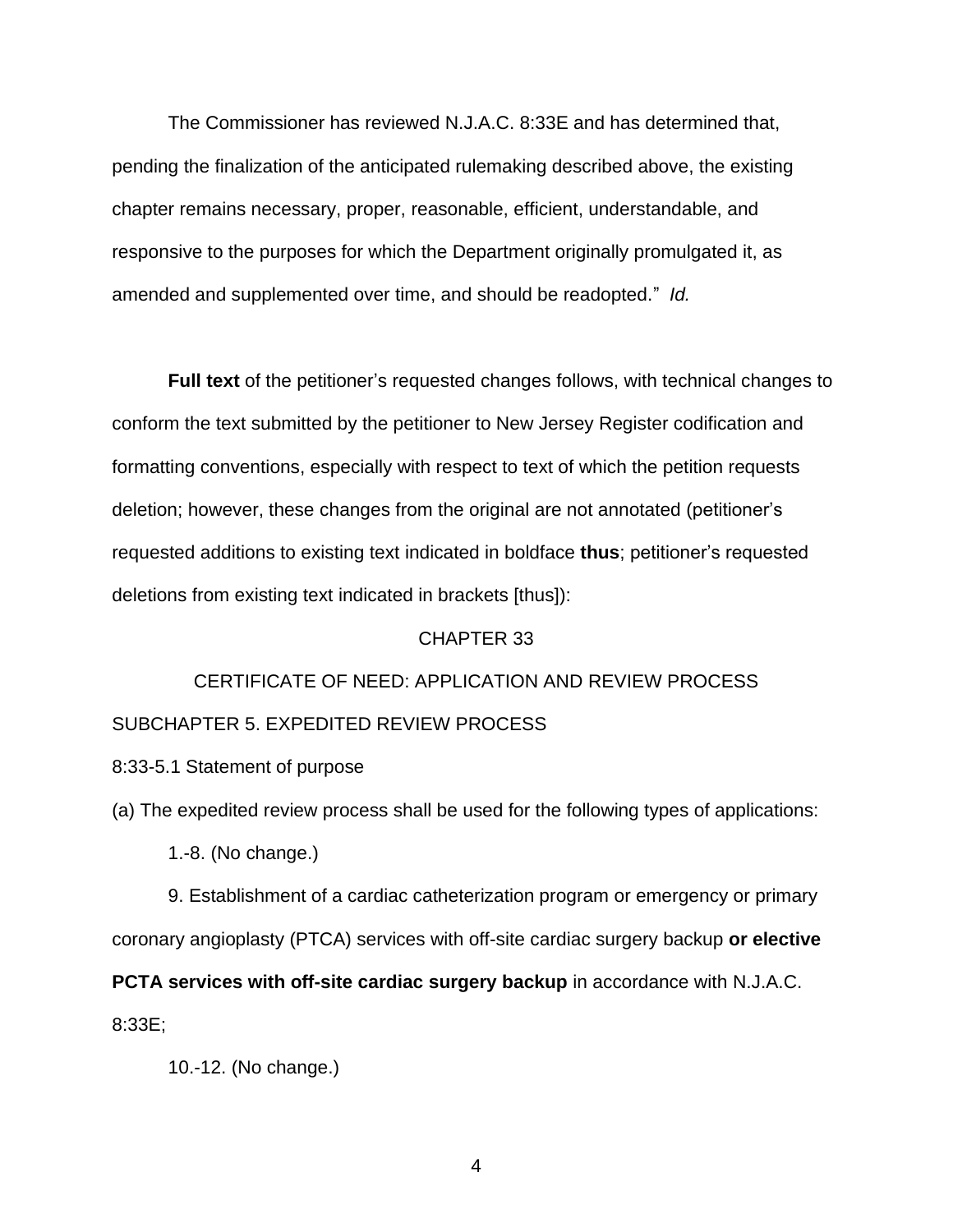(b) (No change.)

At N.J.A.C. 8:33, Chapter Appendix A, Exhibit 3, Certificate of Need Review, bedrelated health care facility/services new/expansion, the petitioner requests that the Department add, "elective PCI or angioplasty" and list its "type of review" as "Expedited."

#### CHAPTER 33E

# CERTIFICATE OF NEED: CARDIAC DIAGNOSTIC FACILITIES AND CARDIAC SURGERY CENTERS

## SUBCHAPTER 1. CARDIAC DIAGNOSTIC FACILITIES

8:33E-1.1 Scope and purpose

(a) The purpose of this subchapter is to establish standards and general criteria for the planning of cardiac diagnostic facilities and for the preparation of an application for a certificate of need for such a facility. The invasive cardiac diagnostic facility specializes in the detection and diagnosis of cardiac disorders. [Unlike the cardiac surgery center in which both diagnostic and therapeutic services are co-located, the invasive cardiac diagnostic facility does not provide cardiac surgery or percutaneous coronary intervention (PCI) but rather on the basis of diagnostic studies refers patients, where appropriate, to facilities offering cardiac surgery and other advanced cardiac diagnostic and treatment modalities.] To increase access to these services, low risk cardiac catheterization programs have been established that are subject to facility performance standards contained at N.J.A.C. 8:33E-1.4(c) and 1.14 intended to ensure the continual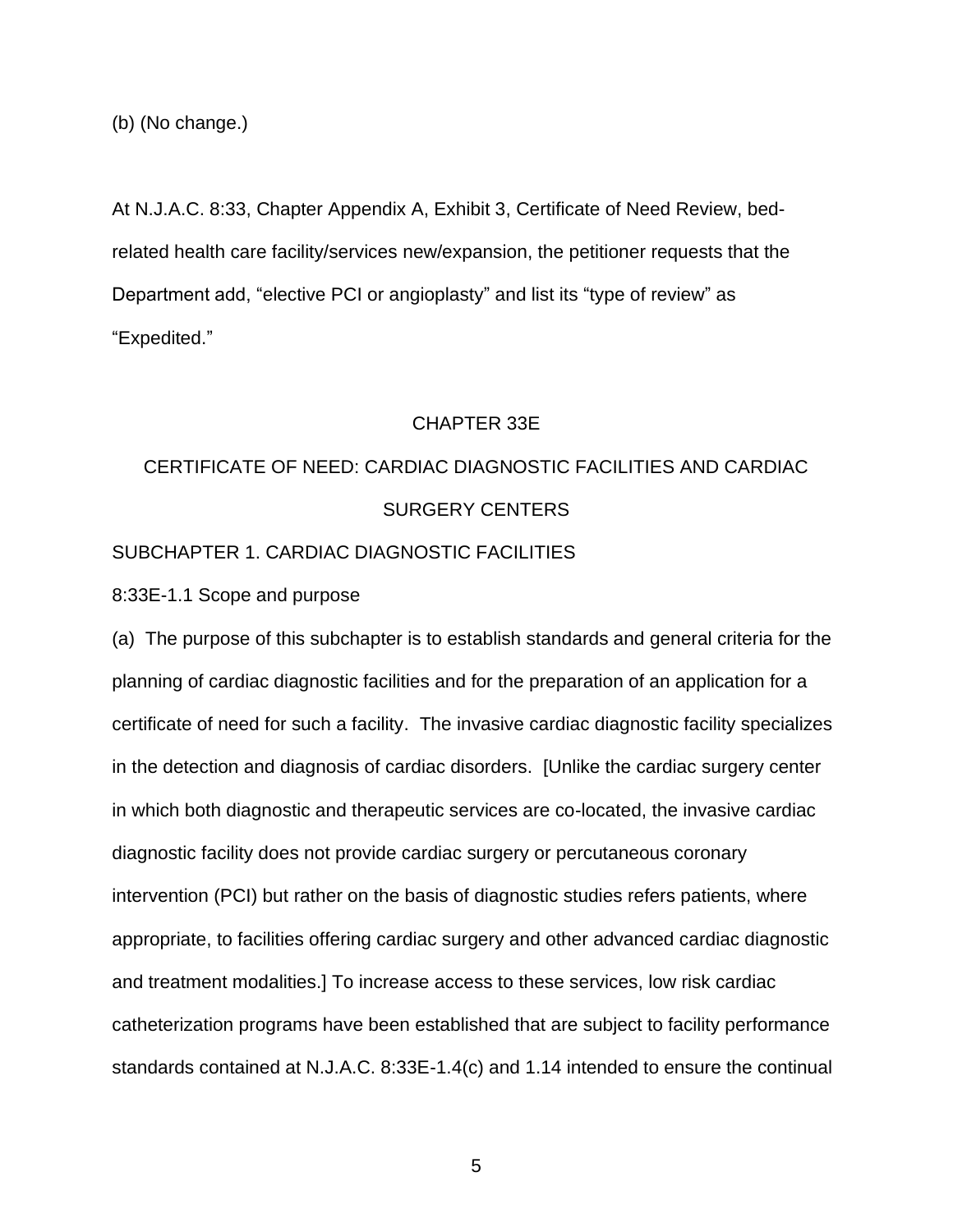delivery of safe patient care, efficiently and effectively provided.

1. (No change.)

**2. In 2011, the Cardiovascular Health Advisory Panel (the "CHAP) recommended the elimination of the low risk restrictions from all cardiac catheterization laboratories, finding "no evidence" in the New Jersey Cardiac Catheterization Data Registry (the "NJCCDR") that patients undergoing cardiac catheterization in low risk laboratories have a higher rate of complications than patients undergoing the procedure in full service laboratories. Based on these finding, the CHAP recommended allowing all existing low risk laboratories to advance to full service status and giving low risk laboratories transitioning to full service capacity a period of two years to meet the minimum 250 case volume requirement and other standards.**

(b)-(d) (No change.)

### 8:33E-1.2 Definitions

For the purposes of this subchapter, the following definitions shall apply:

…

**"Collaboration agreement" means an agreement between a licensed cardiac surgery center and a general hospital that includes:**

**1. Written protocols for enrolled patients who require transfer to, and receipt at, a cardiac surgery center's operation room within one hour of the determination of the need for such transfer, including the emergency transfer of patients who require an intra-aortic balloon pump;**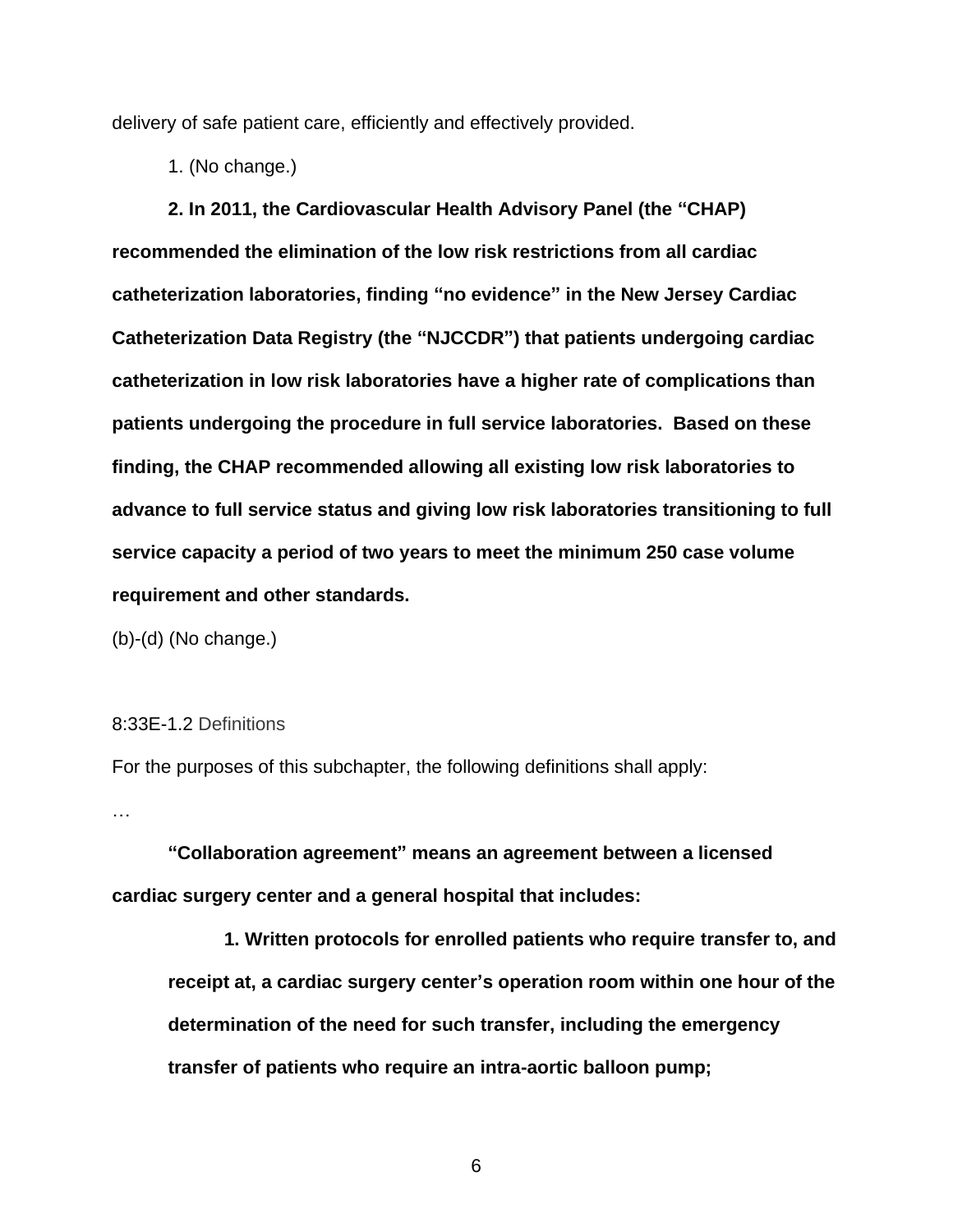**2. Regular consultation between the two hospitals on individual cases, including the use of technology to share case information in a rapid manner; and**

**3. Evidence of adequate cardiac surgery on-call backup. "Commissioner" means the Commissioner of Health.**

…

"**C-PORT-E study" means the Atlantic Cardiovascular Patient Outcomes Research Team Elective Angioplasty Study clinical trial.**

…

## **"Department" means the Department of Health.**

"Full service adult diagnostic cardiac catheterization facility" means an acute care general hospital providing invasive cardiac diagnostic (cardiac catheterization) services to adult patients without cardiac surgery backup. These facilities have laboratories which must meet the requirement of procedures performed on at least [400] **250** patients annually.

…

"Low risk cardiac catheterization facility" means**, until promulgation of amendments to these regulations eliminating low risk restrictions from all cardiac catheterization laboratories,** an acute care general hospital providing invasive cardiac diagnostic (cardiac catheterization) services within its permanent structure as defined in "hospital-based" above that [is] **was** limited in the provision of its service to low risk adult patients. Patients with the following conditions listed below [are to be] **have been** considered high-risk and [shall be] **were** excluded from catheterization at pilot facilities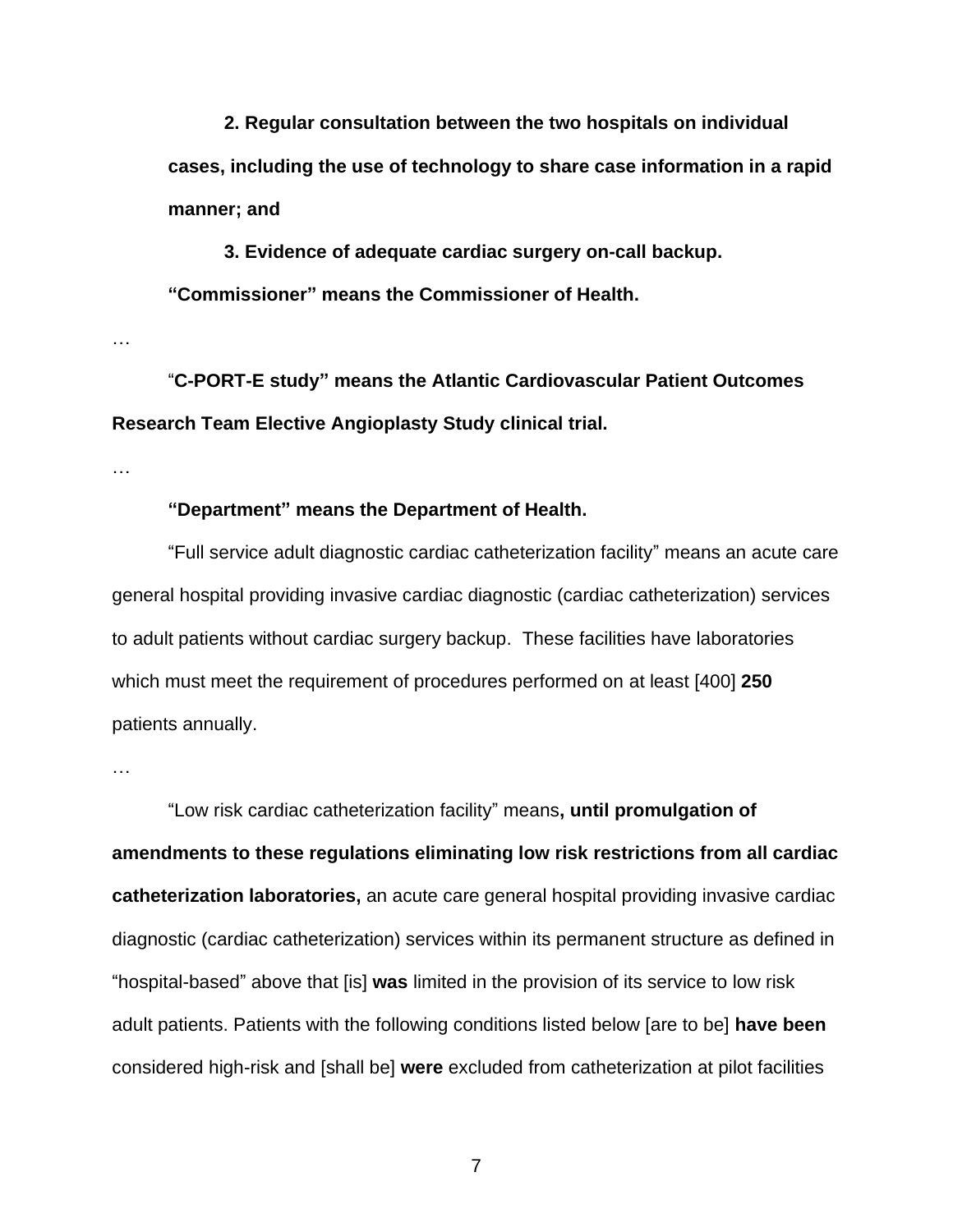and transferred in accordance with N.J.A.C. 8:33E-1.8:

1.-9. (No change.)

…

"Low-risk patients" [shall be] **has historically been** defined by the November 1, 1994 participation guidelines of the American College of Cardiology's Database Committee and "low-risk patients" [are] **were** those patients excluded from the definition of "high-risk" who [are] **were** able to be managed by the low risk facilities for diagnostic cardiac catheterization.

…

"Percutaneous coronary intervention (PCI) **or angioplasty**" means the passage of a balloon-tipped catheter (thin tube) to the site of narrowing in an artery and the inflation of the balloon to reduce the obstruction. For purposes of these rules, PCI also includes other invasive procedures to dilate coronary obstruction such as atherectomy of various kinds (for example, excisional, laser) and arterial stenting procedures.

"Primary **PCI or** angioplasty" means the mechanical reopening of an occluded vessel using a balloon-tipped catheter in patients with acute myocardial infarction (AMI) who have not received antecedent thrombolytic therapy.

…

8:33E-1.3 General criteria for invasive cardiac diagnostic facilities

(a)-(c) (No change.)

(d) Complex electrophysiology studies (EPS) shall only be performed in hospital-based facilities where licensed cardiac surgery services are immediately available on site.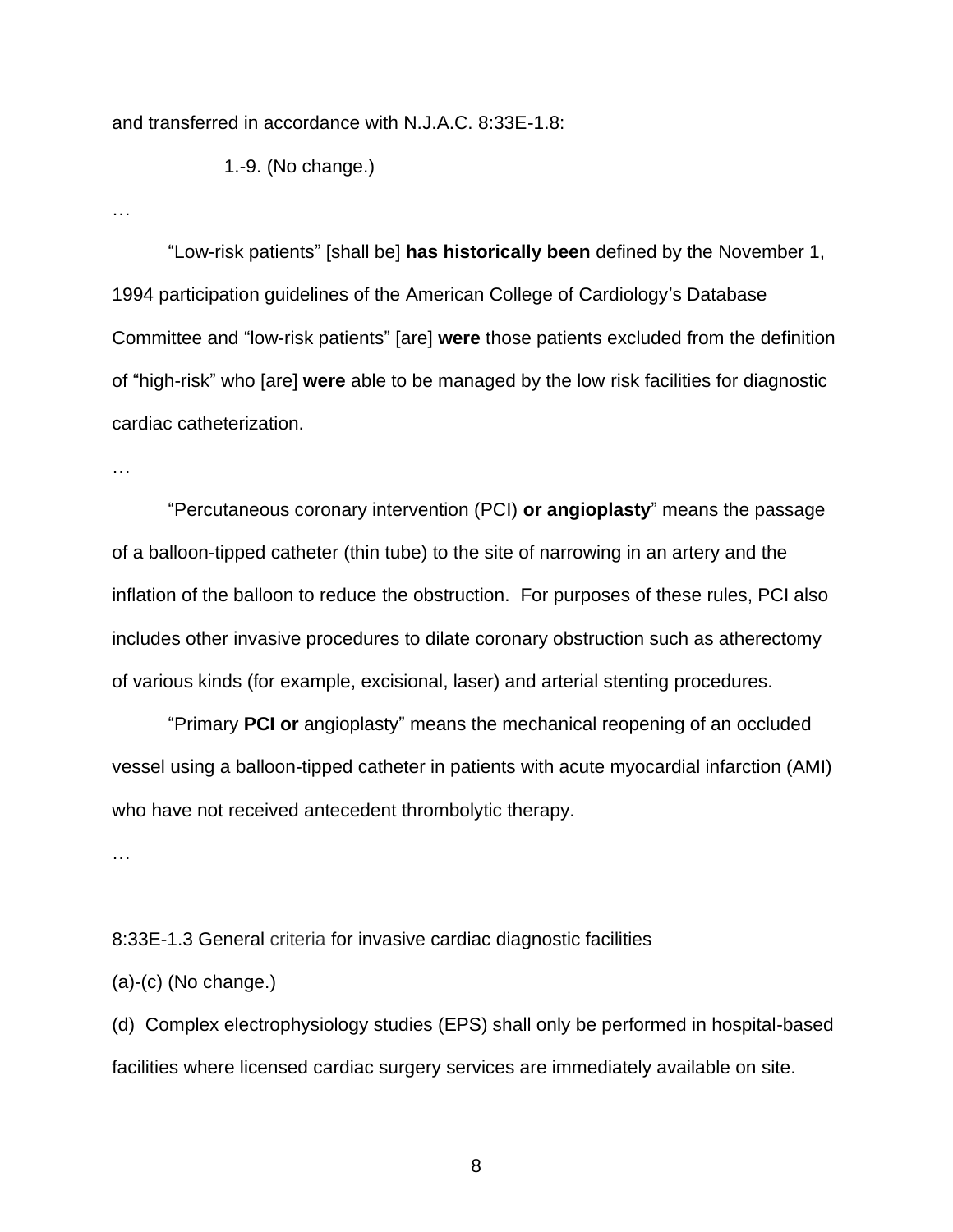1. (No change.)

2. Elective PCI procedures shall be performed only in a hospital-based facility where cardiac surgery services are immediately available on site, unless a certificate of need has been granted in accordance with N.J.A.C. 8:33-3.11 **or 8:33E-2.17.**

3. (No change.)

8:33E-1.4 Utilization criteria for invasive cardiac diagnostic facilities

(a) (No change.)

(b) Except as specifically set forth with respect to low risk cardiac catheterization facility, at (c) below, all facilities licensed to provide full service invasive cardiac diagnostic services shall, as a condition of continued licensure, be required to maintain the following basic utilization criteria:

1. The minimum acceptable number of adult cardiac catheterization patients per full service cardiac laboratory is [400] **250** per year. New full service providers (**i.e.,**  those **that had** previously **been** operating as low risk cardiac catheterization laboratories **but is transitioning to full service capacity**) must provide documentation of full compliance with the minimum utilization level **by the end of** [during] their second **full** year of operation or their most recent four quarters of operation, whichever is later and fully documented by the Department using audited data. Existing full service invasive cardiac diagnostic providers (with or without cardiac surgery on site) must achieve minimum utilization levels each year. Compliance with minimum annual facility volume requirements will be calculated on the basis of the last four quarters of operation prior to the facility's licensure anniversary date. Those new and existing full service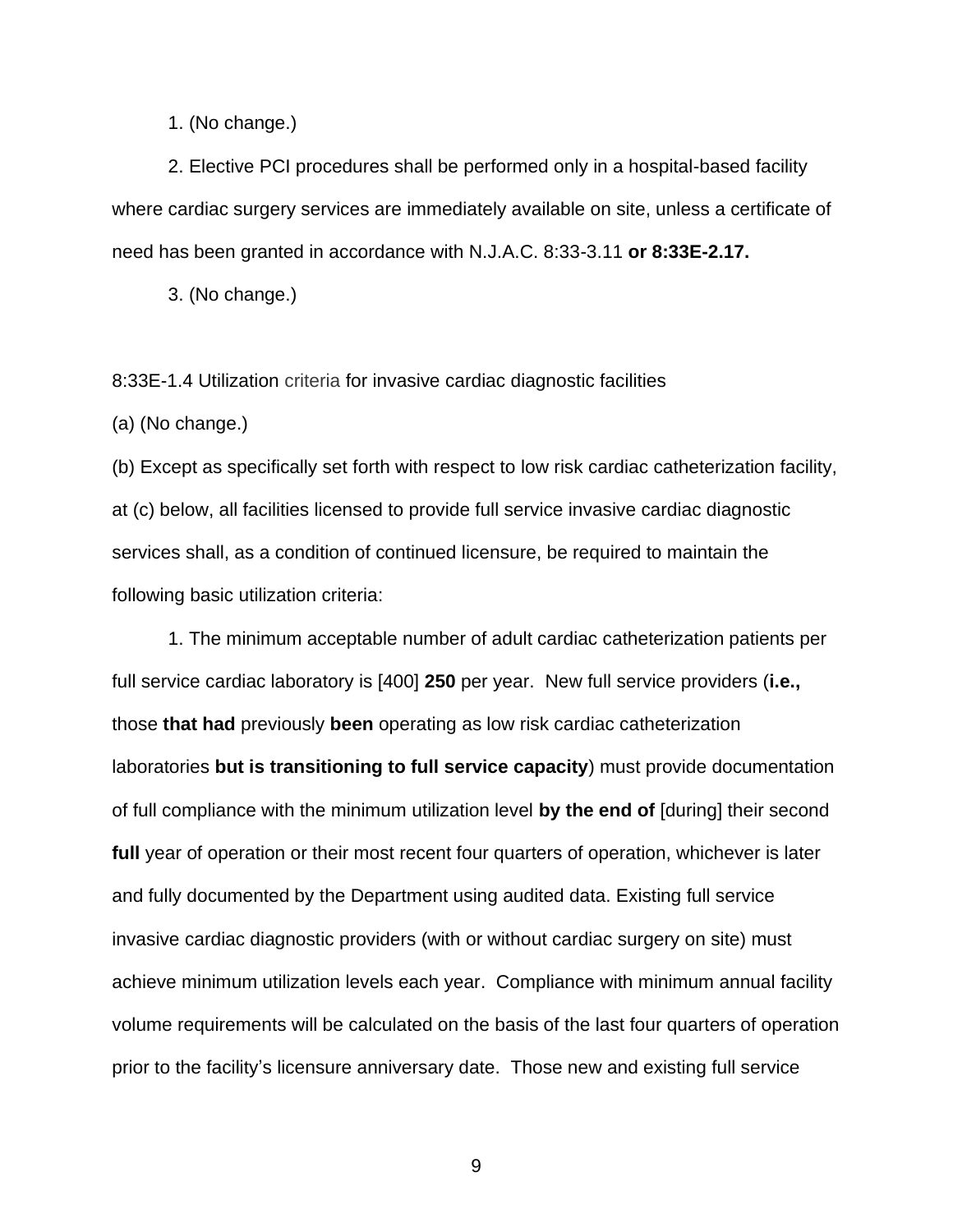laboratories unable to achieve the minimum level as set forth in this paragraph will be subject to the provisions of N.J.A.C. 8:33E-1.13.

2.-3. (No change.)

(c) All facilities licensed to provide invasive cardiac diagnostic services pursuant to low risk catheterization facility standards described in this subchapter **may continue to do so and** shall, as a condition of continued licensure, be required to maintain the following basic utilization criteria:

1.-3. (No change.)

8:33E-1.8 Agreements for cardiac surgery services

(a) Every facility applying to provide or providing invasive cardiac diagnostic services pursuant to this subchapter which is not also licensed to provide cardiac surgery services on site shall develop and maintain [written agreements] **at least one written Collaboration Agreement** with **a** cardiac surgery center[s] which shall include, but not necessarily be limited to: provisions for insuring quality control, rapid referral for surgery, emergency backup and transport procedures, and regular communication between the cardiologist performing catheterization and the surgeons to whom patients are referred. In addition, one of the [referral agreements] **Collaboration Agreements** must be within one hour travel time from the diagnostic facility and at least one of the [referral agreements] **Collaboration Agreements** shall be written with a New Jersey cardiac center.

(b) To insure that costs are not unnecessarily increased by duplication of procedures, written assurance shall be included within the [referral agreement] **Collaboration**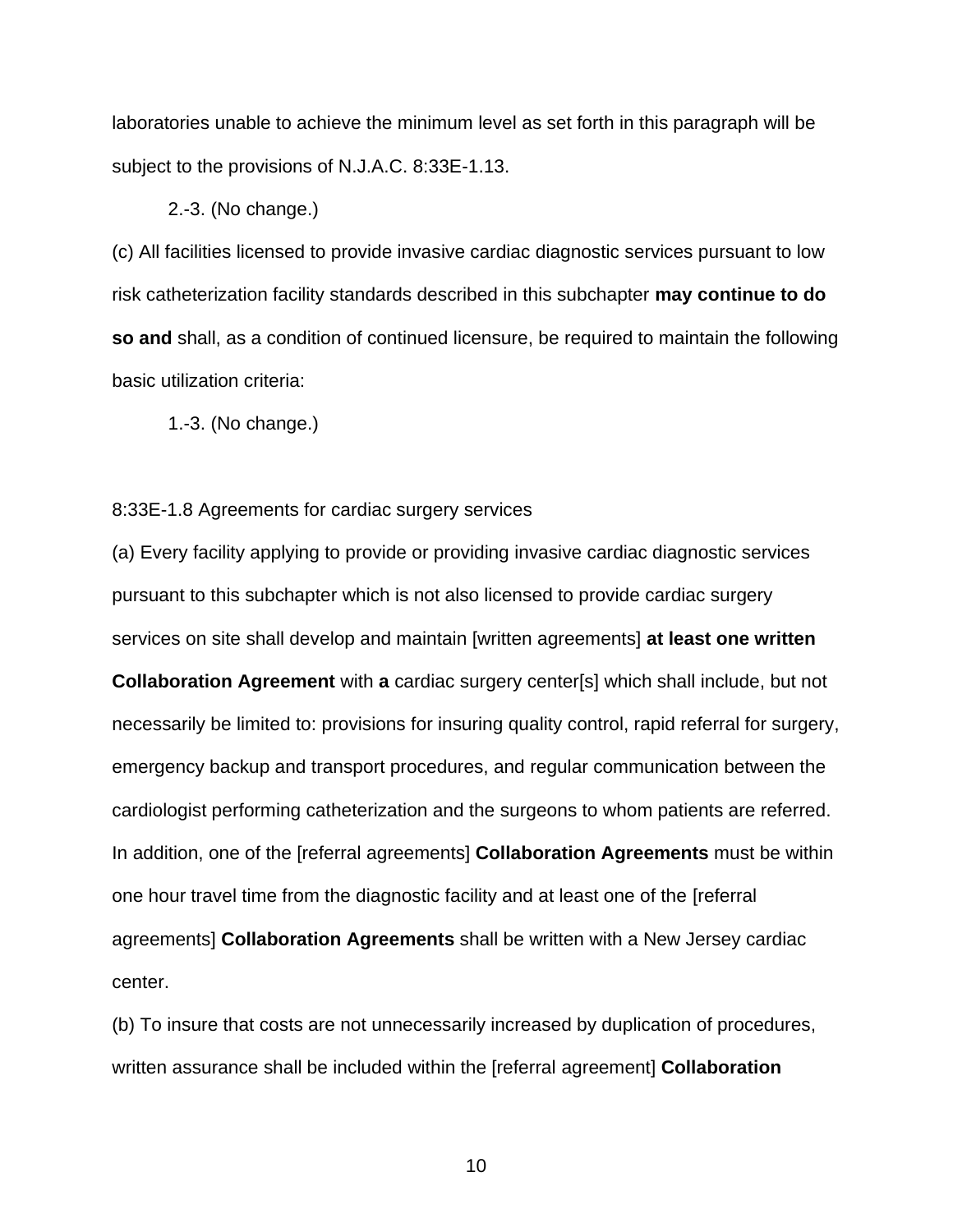**Agreement** stating that, to the greatest extent possible, the receiving facility will accept the results of the diagnostic facility's examinations. Departures from this practice shall be limited to an established peer review mechanism at the receiving center.

8:33E-1.11 Requirements for submission of certificate of need applications to initiate invasive cardiac diagnostic services other than low risk catheterization facilities (a)-(b) (No change.)

[(c) Except where specifically exempted or superseded, the requirements for submission of certificate of need applications to initiate full service invasive cardiac diagnostic services as set forth in (a) through (b) above, shall be in addition to and not in limitation of any other applicable certificate of need provisions of this subchapter; N.J.S.A. 26:2H-1 et seq.; N.J.A.C. 8:33; and 8:43G.]

[(d)] **(c)** (No change in text.)

8:33E-1.15 Requirements for submission of certificate of need applications to provide full service invasive cardiac diagnostic services

(a) Applications to provide new full service invasive cardiac diagnostic services pursuant to the requirements in this subchapter will be accepted on a monthly basis, with all such applications to be submitted on the first business day of each month. Such applications will be processed on an expedited review basis pursuant to N.J.A.C. 8:33-5.1(b)2. Eligibility for the submission of such applications will be limited to the following:

1. Licensed providers of low-risk cardiac catheterization services that have demonstrated [full unconditional] **substantial** compliance with State licensure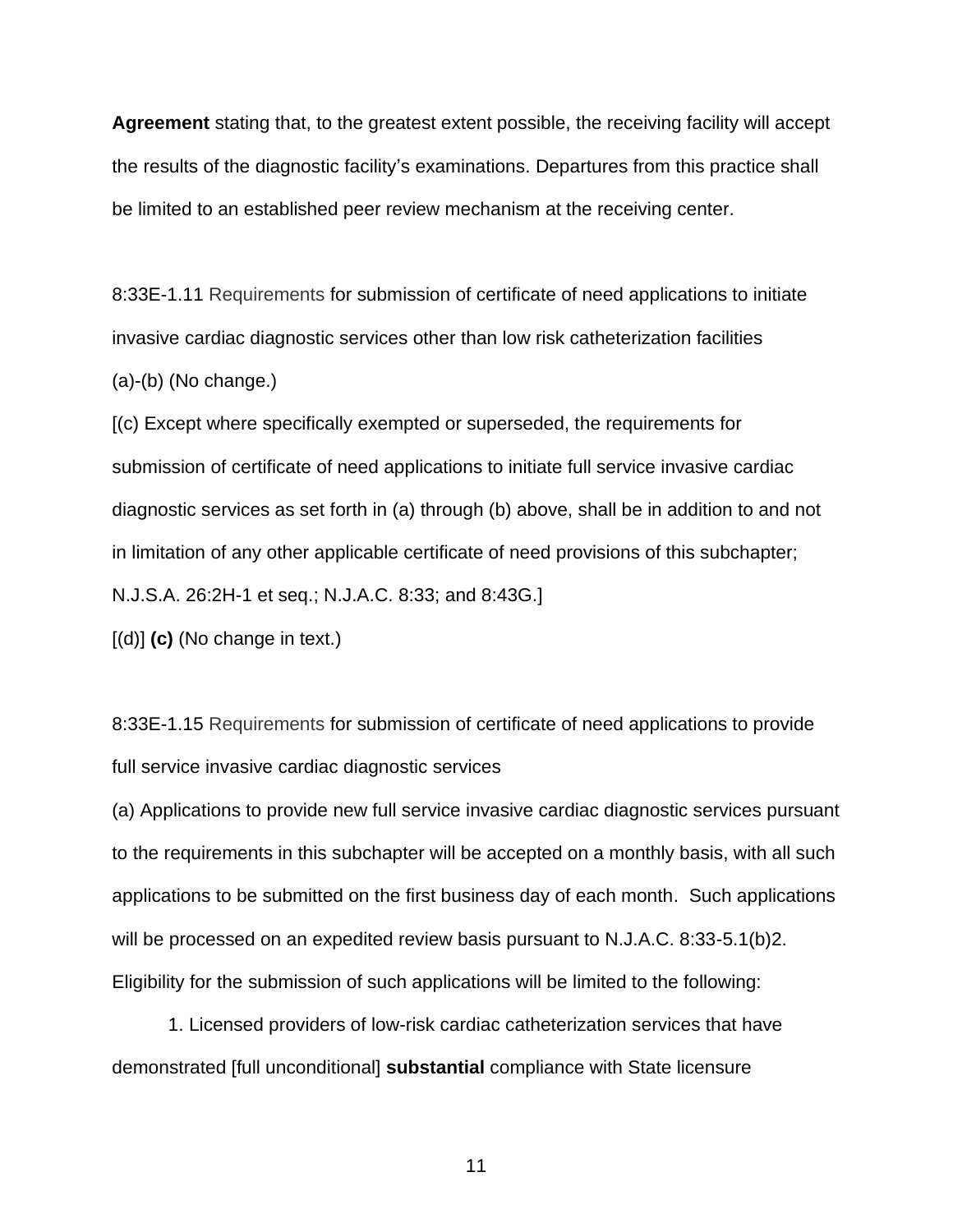requirements [that includes, but is not limited to, compliance with]**. Failure to include documentation of such substantial compliance will result in the application not being accepted for processing pursuant to N.J.A.C. 8:33-4.5. Providers newly licensed to offer full service cardiac catheterizations must perform** the minimum annual facility volume requirement for full service cardiac catheterization (that is, [400] **250** cases) as set forth at N.J.A.C. 8:33E-1.4(b)1 [throughout their] **by the end of the** second **full** year of **the facility's** operation [or their most recent four quarters of operation, whichever is later and] **of its full service cardiac catherization laboratory which will be** fully documented by the Department using audited data. [Failure to include such documentation will result in the application not being accepted for processing pursuant to N.J.A.C. 8:33-4.5.] **Thereafter, providers will be required to meet the volume requirement set forth at 8:33E-1.4(b) on an annual basis.** (b)-(c) (No change.)

#### SUBCHAPTER 2. REGIONAL CARDIAC SURGERY CENTERS

8:33E-2.3 Utilization of cardiac surgical centers

(a)-(c) (No change.)

(d) The following shall apply to adult cardiac surgery centers providing or seeking to provide PCI services:

1.-2. (No change.)

3. Elective PCI procedures shall be performed only in a hospital-based facility where cardiac surgery services are immediately available on site, unless a certificate of need has been granted in accordance with N.J.A.C. 8:33-3.11 **or 8:33E-2.17**.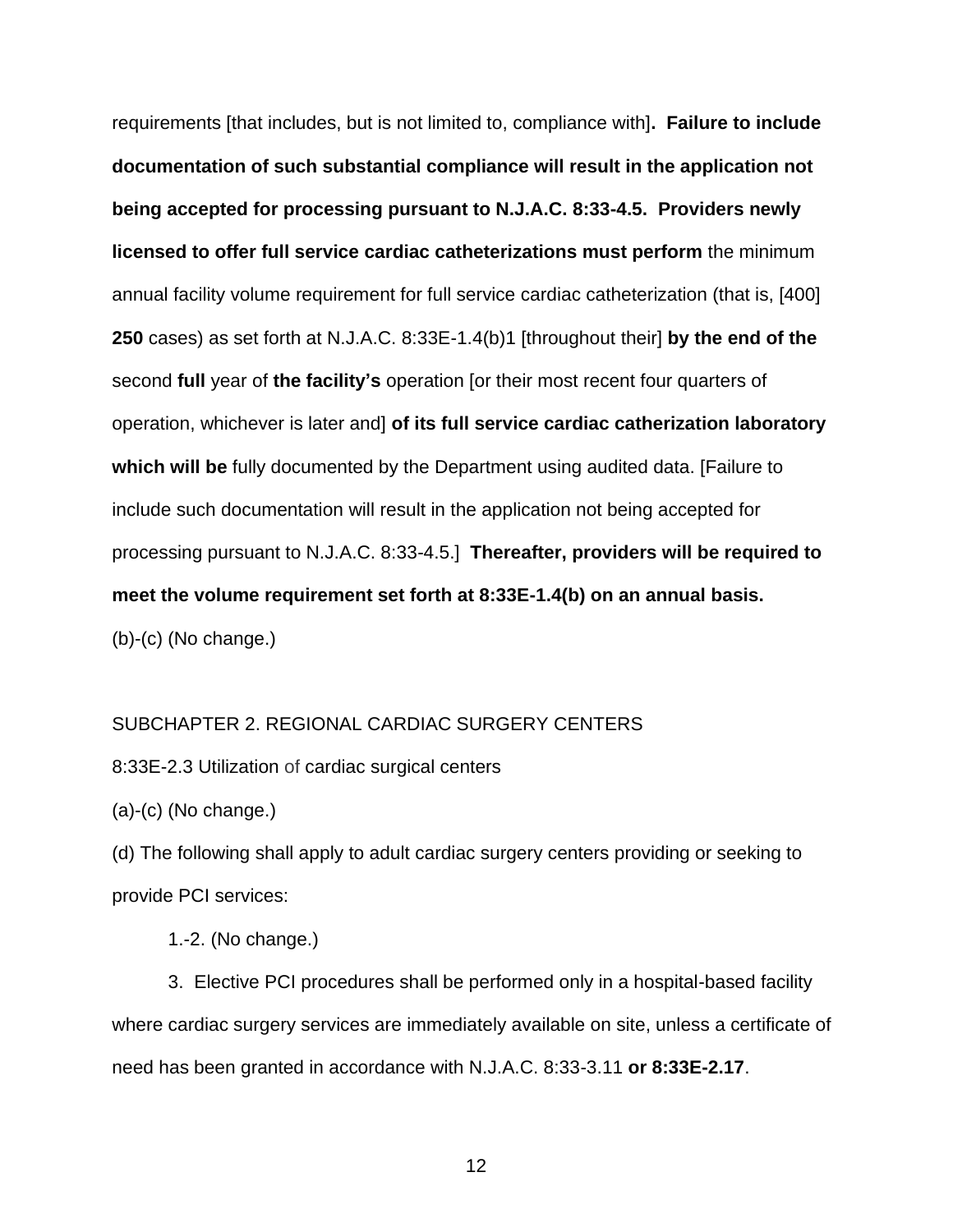4. (No change.)

5. Each PCI facility shall establish a minimum number of PCI procedures for each physician with PCI laboratory privileges. Each physician performing PCI procedures as the primary operator shall perform a minimum of 75 PCI cases a year. (This minimum caseload may be accomplished at more than one laboratory in or out of State.) The physician's minimum annual patient volume is to be achieved at the end of a three year phase-in period, requiring 50 PCI cases as primary operator during the first (CY [2004] **2021**) and second year (CY [2005] **2022**), and 75 PCI cases by the end of the third year (CY [2006] **2023**) and annually thereafter.

i.-iii. (No change.)

(e) (No change.)

8:33E-2.7 Regional responsibilities of cardiac surgery centers

(a) Each cardiac surgery center shall [have] **enter into** written transfer agreements **and Collaboration Agreements** to receive appropriate cardiac patients from hospitals located in the same county as the cardiac surgery center or a contiguous county. Additional transfer **or Collaboration** agreements with hospitals outside the county or a contiguous county are not prohibited. The transfer **and Collaboration** agreements shall include, but not be limited to, provisions establishing the following:

1.-5. (No change.)

8:33E-2.16 Submission of certificate of need applications for the provision of PCI in emergent situations with off-site cardiac surgery back-up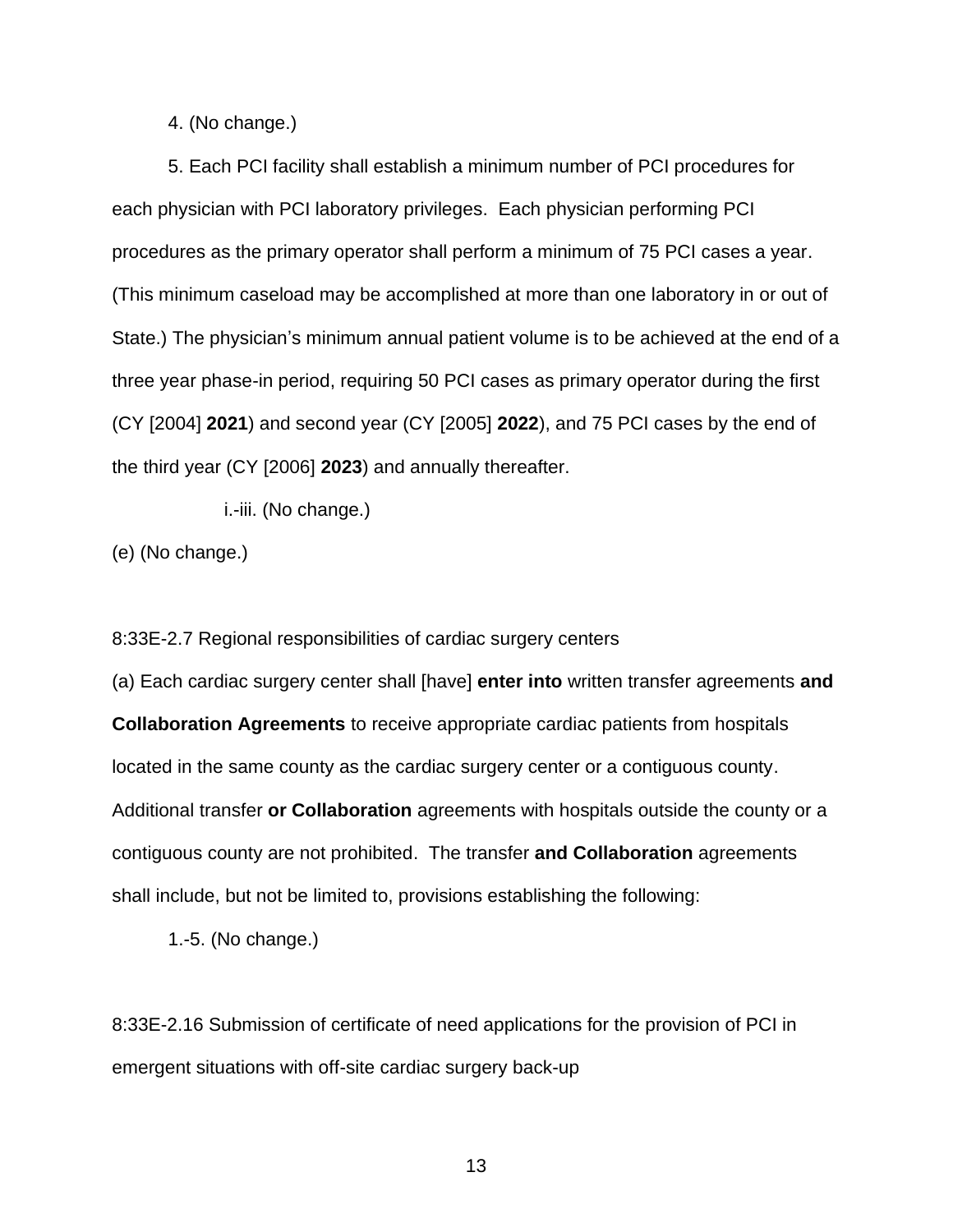(a) The Department's goal in considering applications for provision of PCI without the availability of on-site cardiac surgery in emergent situations is to promote wider access to appropriate emergency PCI services while assuring quality of care to patients with acute myocardial infarction. Certificate of need applications shall be accepted on the first business day of each month and shall follow the expedited review process.

1. Any general hospital having a full service adult diagnostic cardiac catheterization program [has been licensed for at least six months as a full service adult diagnostic cardiac catheterization program prior to the application submission date] may apply provided it has documented, to the satisfaction of the Department, licensure and full compliance with all cardiac catheterization program and facility utilization requirements as set forth in this chapter and N.J.A.C. 8:43G-7 [for the most recent four quarters of operation fully documented by the Department].

(b)-(e) (No change.)

**8:33E-2.17 Submission of certificate of need applications for the provision of elective PCI at hospitals with off-site cardiac surgery back-up (a) The Department's goal in considering applications for provision of elective PCI without the availability of on-site cardiac surgery is to promote wider access to appropriate elective PCI services while assuring quality of care to patients. Certificate of need applications shall be accepted on the first business day of each month with a non-refundable application fee of \$5,000 and shall follow the expedited review process at 8:33-5.2.**

**1. Any general hospital having a primary PCI program that has been**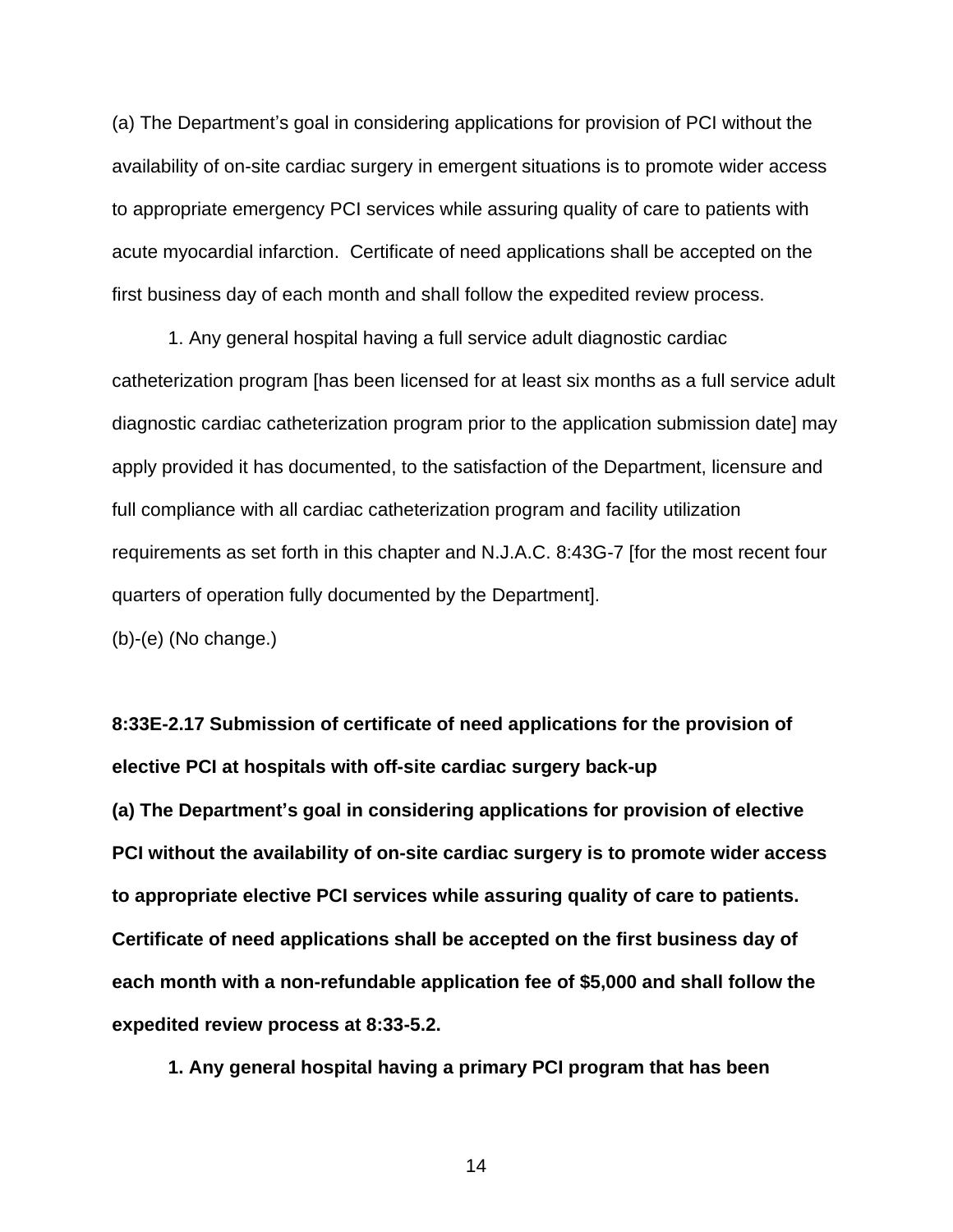**licensed for at least twelve months as a primary PCI program prior to the application submission date may apply provided it has documented, to the satisfaction of the Department, licensure and full compliance with all cardiac catheterization and primary PCI programs and facility utilization requirements as set forth in this chapter and N.J.A.C. 8:43G-7 for the most recent four quarters of operation.**

**(b) The criteria at (b)1 through 10 below shall be considered by the Commissioner in determining whether to grant a certificate of need. The Commissioner may also consider additional information provided by an applicant that the Commissioner deems relevant to such determination.**

**1. The applicant is able to demonstrate the ability to provide elective PCI services consistent with national standards of care and current best practices, including ensuring that all patients considered for elective angioplasty undergo careful selection, screening, and risk stratification pursuant to and ensuring that patients who do not meet such screening criteria are transferred to an appropriate cardiac surgery facility for elective angioplasty;**

**2. The applicant is able to document a Collaboration Agreement with a New Jersey cardiac surgery center located in the same county as the applicant, or, if there is none in the same municipality, with a New Jersey cardiac surgery center located in the same county or a contiguous county. The documented Collaboration Agreement must include at a minimum:**

**i. Written protocols assuring that patients will be transferred to and received at the cardiac surgery center's operating room within one hour**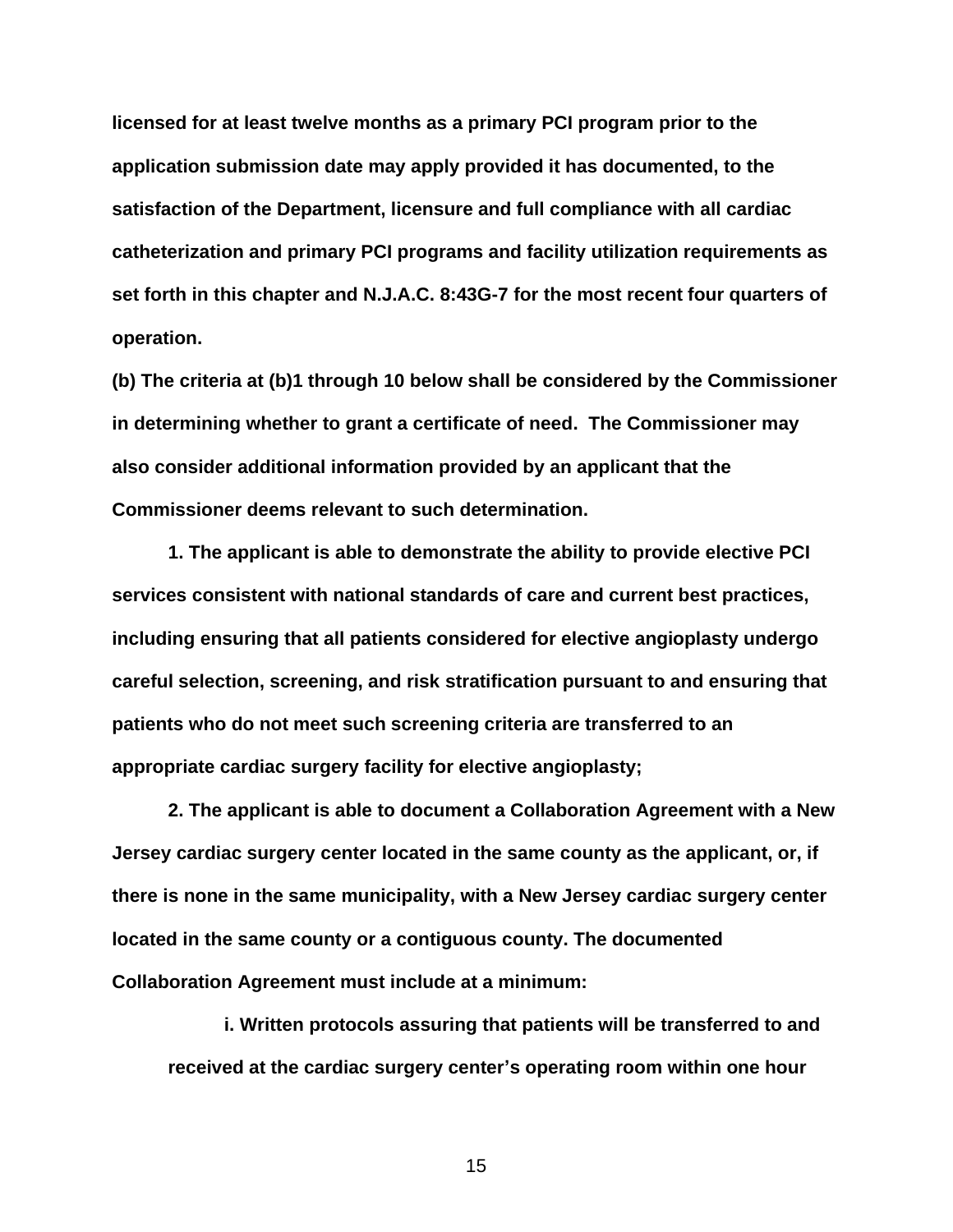**from time of the determination by the applicant's operator of the need for transfer. Protocols shall include provisions for emergency transport of patients requiring an intra-aortic balloon pump (IABP);**

**ii. Regular consultation on individual cases, including use of technology to share case information in a rapid manner; and**

**iii. Evidence of adequate cardiac surgery on-call back-up.**

**3. The applicant is able to document how the general public will be advised of the availability of elective PCI with off-site surgical back-up, and of the protocols for transfer, as well as how informed consent will be secured from patients, including, but not limited to:**

**i. Notice included with the informed consent form that the procedure is not being performed at a licensed cardiac surgery center, and in the event that the patient requires emergency cardiac surgery, the patient will be transferred to a licensed cardiac surgery center;** 

**ii. Details concerning the applicant hospital's plan and protocols for transferring patients who require emergency cardiac surgery;**

**iii. Including the name and location of the cardiac surgery center with which the applicant hospital has entered into a Collaboration Agreement; and**

**iv. The applicant hospital shall, upon request, furnish the patient with a written copy of the hospital's transfer protocols, including transportation and associated charges for transportation, and a summary of the Collaboration Agreement.**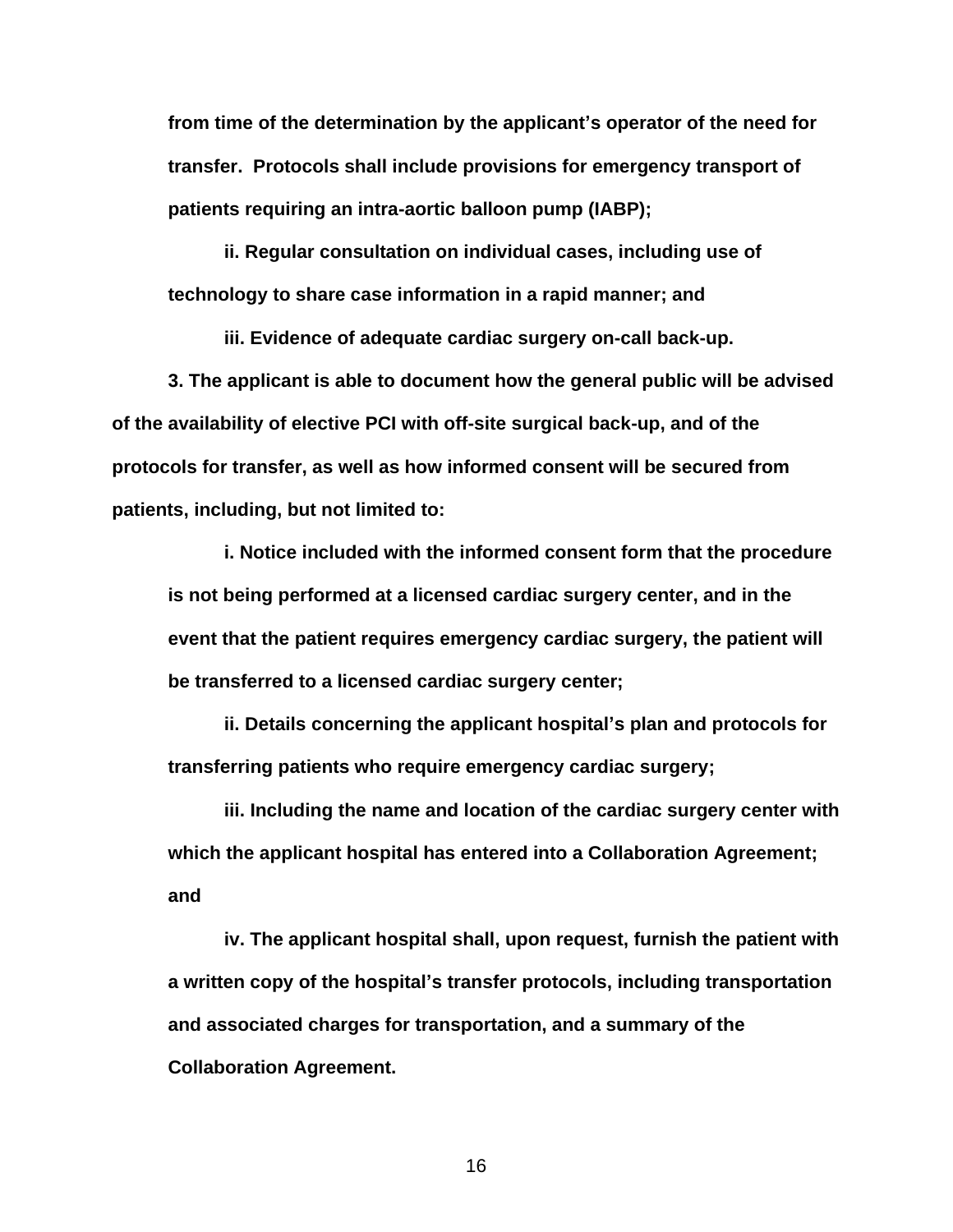**4. The applicant is able to document based on the elective PCI cases in which the patient was referred to a cardiac surgery center for elective PCI, or other means to the minimum of 200 elective PCI cases per year. The applicant is able to document that it will maintain this minimum volume in subsequent years. Elective PCI must be performed routinely to ensure adequate facility volume. Detailed policies to ensure effective care paths must be developed.**

**5. The applicant is able to document that each operator performing elective PCI is an experienced intervention list who performed at least 75 PCI cases per year.**

**6. The applicant is licensed to provide primary PCI and able to document compliance with the criteria for performance of primary PCI at N.J.A.C. 8:33E-2.16.**

**7. The applicant is able to document that its catheterization laboratory staff, nurses meet the criteria set forth at N.J.A.C. 8:33-3.11(c)4iii, iv, and vi.**

**8. The applicant is able to document that the catheterization laboratory will be equipped with resuscitative equipment, IABP support, and a broad array of interventional equipment, as well as meeting all equipment standards at N.J.A.C. 8:33E-2.16(b)8 and 8:43G-7.19.**

**9. The applicant is able to document that it will comply with:**

**i. The patient selection protocols set forth at N.J.A.C. 8:33-3.11(c)9 and 10;** 

**ii. The exclusionary criteria for patients with high procedure risk at N.J.A.C. 8:33.3.11(c)11; and**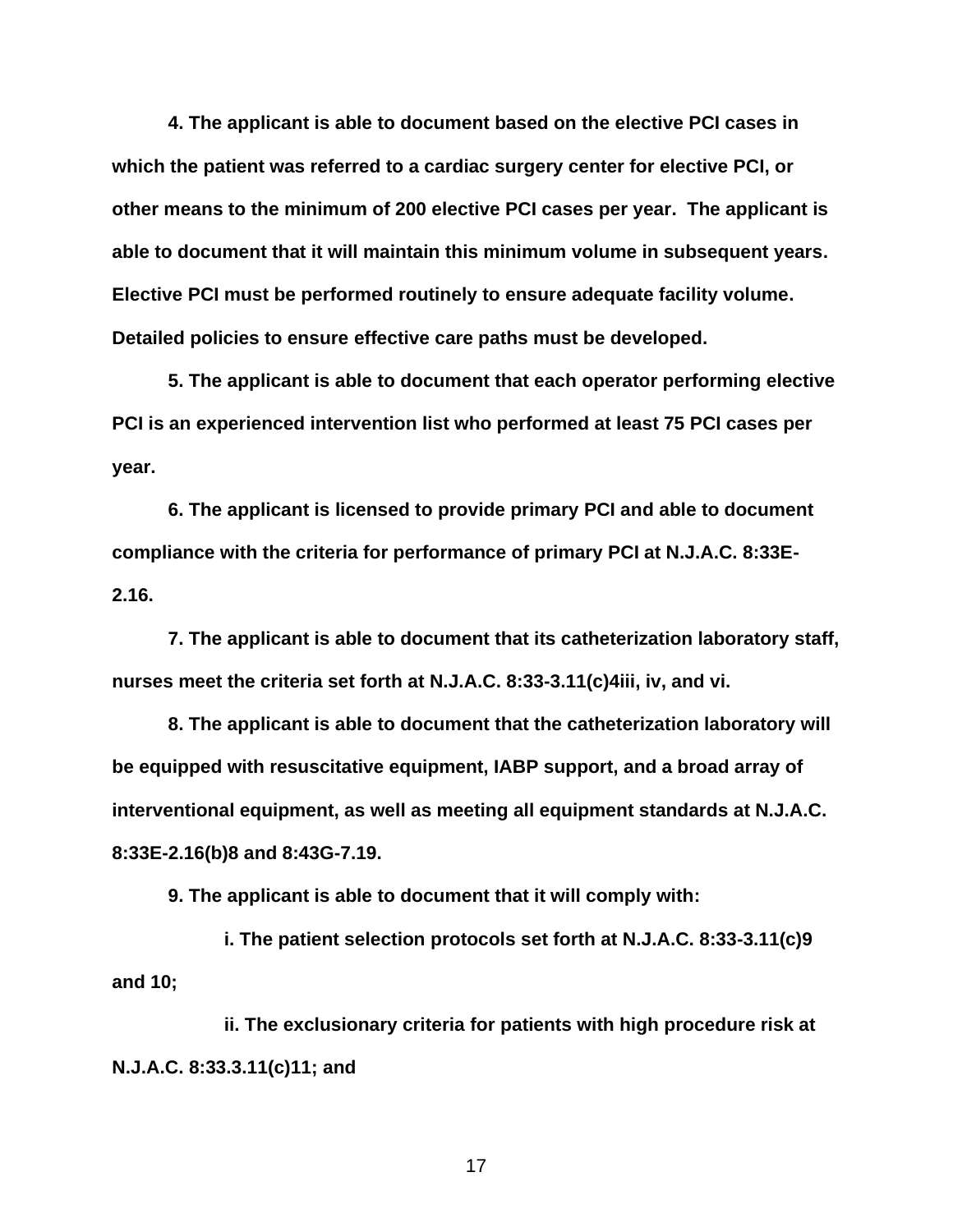**iii. The device limitations at N.J.A.C. 8:33.3.11(c)12; and**

**10. The applicant is able to document its ability to conduct an ongoing program of outcomes analysis and formalized periodic case review, as part of a broader quality assessment and error management system.**

**(c) In order to facilitate the Department's review of the safety and effectiveness of facilities offering elective PCI services, the Department will:**

**1. Consistent with N.J.A.C. 8:33E-2.10, develop quarterly reporting requirements for facilities performing elective PCI without on-site surgical backup; and**

**2. Communicate guidelines concerning the circumstances under which a licensed cardiac surgery center shall assume porting responsibility for the outcomes of patients transferred from a facility performing elective PCI without on-site surgical back-up.**

**(d) Facilities granted a certificate of need to provide elective PCI without on-site cardiac surgery are required to operate in accordance with the provisions of N.J.A.C. 8:33E-2.3(d), as applicable, and (b) above, and/or any condition imposed on its certificate of need as a condition of continued licensure. Compliance with minimum annual facility volume requirements shall be calculated on the basis of the last four quarters of operation prior to the facility's licensure anniversary date. Compliance with annual physician volume standards shall be calculated on a calendar year basis. Facilities unable to comply with the requirements of this section will be required to submit to the following:**

**1. An external review from an independent external organization approved**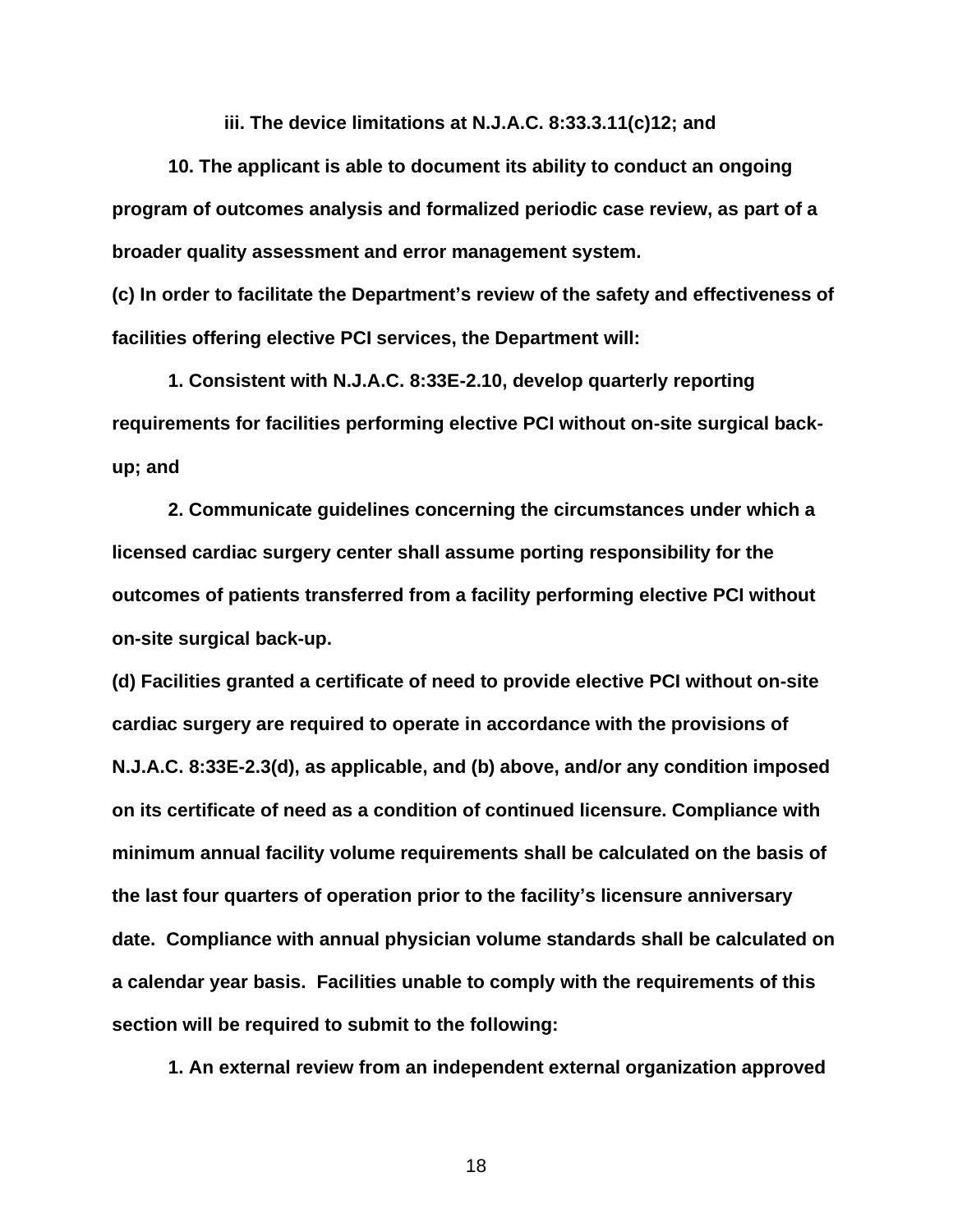**by the Department to assess the overall performance of the facility and its staff; and**

**2. A detailed plan of correction to be submitted to the Department within 30 days of notification of its failure to maintain compliance with one or more of the criteria at (b) above, indicating the licensure renewal criteria that have not been achieved, the corrective actions that are to be put in place or the systemic changes that will be employed to ensure future compliance, a timetable for compliance, and the methods used to monitor future actions to ensure eventual compliance. This plan of correction may include a formal request for waivers of licensure requirements as set forth at N.J.A.C. 8:43G-2.8. The plan of correction will not be considered final until it has been approved by the Department.**

**i. Failure to comply with the provisions of the corrective action plan in accordance with the approved timetables will result in revocation of the facility's license unless an appeal is filed with the Commissioner within 60 days after receiving the Department's notice of revocation. The Department may issue a notice of revocation up to 12 months after the facility's licensure anniversary date following the earliest compliance date within the plan of correction in which the facility was deficient. If the facility requests a hearing, it will be held in accordance with the Administrative Procedure Act, N.J.S.A. 52:14B-1 et seq., and 52:14F-1 et seq., and the Uniform Administrative Procedure Rules, N.J.A.C. 1:1. At the Commissioner's discretion, the hearing will be conducted by the Commissioner or transferred to the Office of Administrative Law. In**